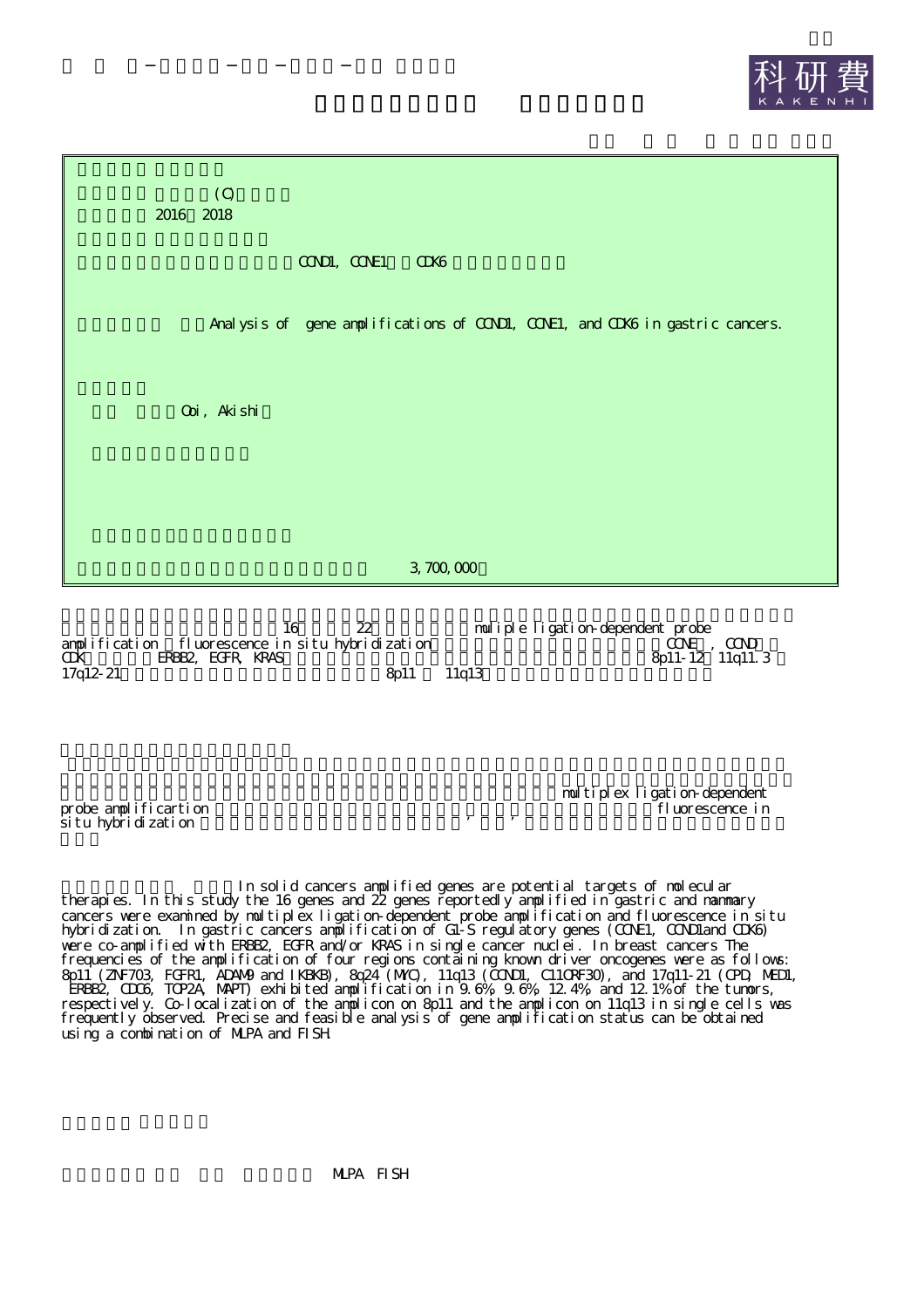| ERBB2, FGFR1, CCND1, MYC, TOP2A, |           | ERBB2, EGFR, |       |
|----------------------------------|-----------|--------------|-------|
| ERBB2, FGFR2, MET, MYC,          | MDM2. CDK |              | N-MYC |

*ERBB2 EGFR*

|                           |                   | single nucleotid polymorphism (SNP) |     |                   | oligonucleotide array comparative |                          |         |  |  |
|---------------------------|-------------------|-------------------------------------|-----|-------------------|-----------------------------------|--------------------------|---------|--|--|
| genomic hybridization     |                   |                                     |     |                   |                                   | receptor tyrosine kinase |         |  |  |
| (ERBB2, EGFR, MET, FGFR2) |                   |                                     |     | $c$ yclin $E$     | <i>CCNE1</i>                      | , cyclin D1              |         |  |  |
| <i>CCND1</i>              |                   | , cyclin-dependent kinase 6         |     | CDK <sub>6</sub>  |                                   |                          | $[1-3]$ |  |  |
|                           |                   |                                     |     | ERBB <sub>2</sub> |                                   |                          |         |  |  |
| $[4-7]$                   | ERBB <sub>2</sub> | (HER2)                              |     |                   | trastuzumab                       |                          |         |  |  |
|                           |                   |                                     | [6] |                   | Cell cycle mediator genes         |                          |         |  |  |

1. Deng, N., et al., Gut, 2012. **61**(5): p. 673-84. 2. Rossi, E., et al., Hum Pathol. **42**(12): p. 1937-45. 3. Cancer Genome Atlas Research, Network, Nature, 2014. **507**(7492): p. 315-22. 4. Bizari, L., et al., Cancer Genet Cytogenet, 2006. **165**(1): p. 41-50. 5. Lee, J.Y., et al., Sci Rep, 2015. **5**: p. 9289. 6. Kim, J., et al., J Clin Invest, 2014. **124**(12): p. 5145-58.

Cyclin D1 Cyclin E G1 Cyclin D1 cyclin-dependent kinase (CDK4) CDK6 Cyclin E CDK2 S multiplex ligation-dependent probe amplification 3 16 fluorescence in situ hybridization 179 DNA MLPA FISH FISH *Cyclin D, E, CDK4* FISH Cyclin D, E CDK6 cyclin E *hCDC4*  $CCDI$  11q11.3 ERBB2 17q12-21 11q11 8p11-12 420 20 multiplex ligation-dependent probe amplification kit cut-off fluoresence in situ hybridization (FISH)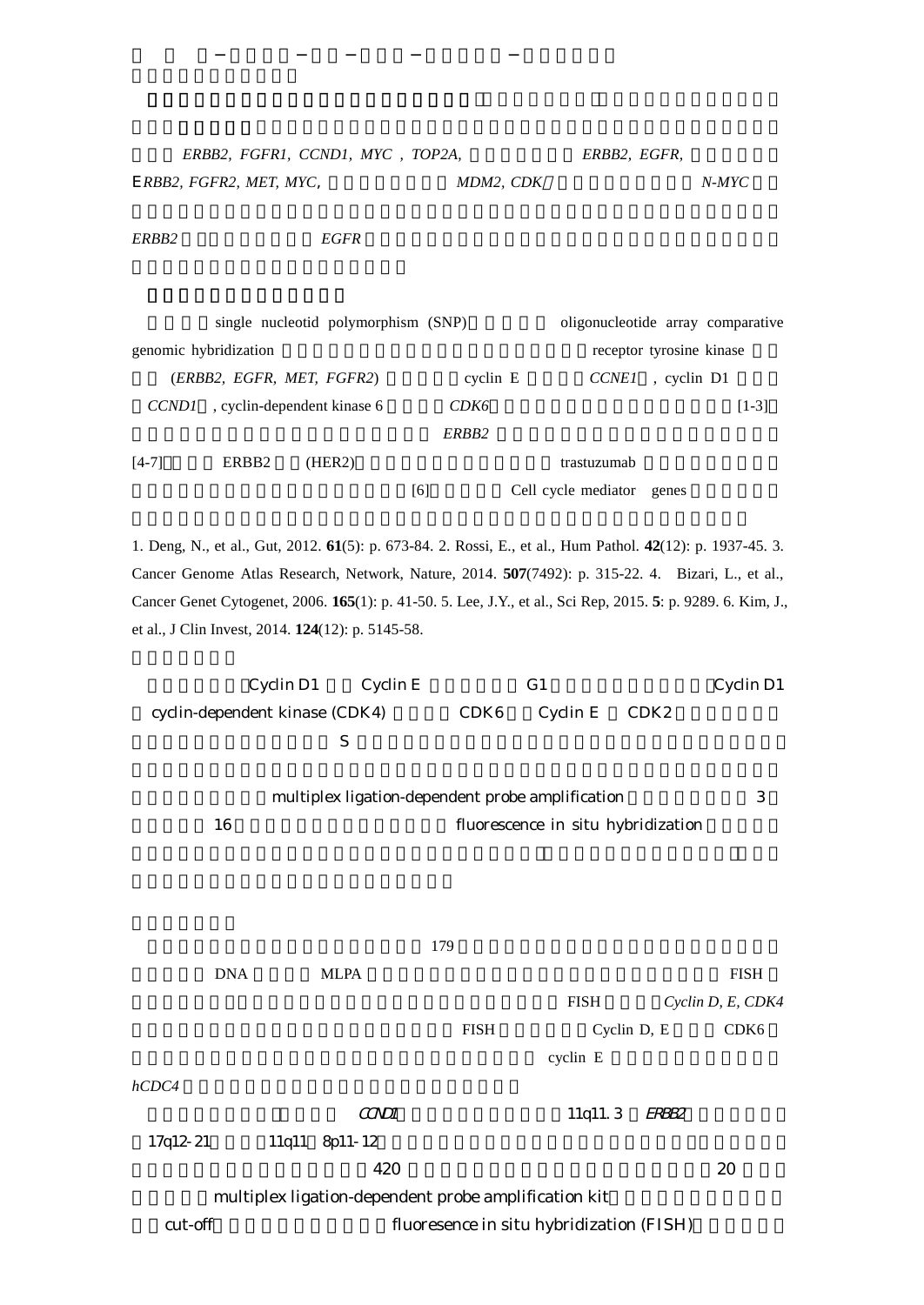179 35 G1-S CONE1, COND1, CDK4 2 FISH 13 G1-S ERBB2 EGFR, KRAS G1-S 420 65 (15%) ERBB2 ERBB2 17q12-21 MEDI, CDC6 TOP2A MAPT1 8p11 8p11 ZNF703, FGFR1, ADAM9, IKBKB 31 11q13 CCND1 C11ORF30, 8q24 MYC 51, 41 ESR

MLPA FISH

7

1. Ooi A, Inokuchi M, Horike S, Kawashima H, Ishikawa S, MD, Ikeda H, Nakamura R, Oyama T, Dobashi Y. Amplicons in breast cancers analyzed by nultiplex ligation-dependent probe amplification and fluorescence in situ hybridization. Hum Pathol 85:33-43, 2019 doi: .org/10.1016/j.humpathol.2018.10.017

Hum Pathol. 85:33-43, 2019. doi: 10.1016/j.humpath.2018.10.017. Epub 2018 Oct 30

2. Ooi A and Oyama T. Detection of CCND1 gene copy number variations using multiplex ligation-dependent probe amplification and fluorescence in situ hybridization Methods Mol Biol. 2018;1726:101-109. doi: 10.1007/978-1-4939-7565-5\_10. PMID: 29468547

3. Dobashi Y, Tsubouchi H, Ninegishi K, Kitagawa M, Otani S, Ooi A. Regulation of p27 by ubiquitin ligases and its pathological significance in human lung carcinomas. Hum Pathol 66: 67-78, 2017. . doi: 10.1016/j.humpath.2017.05.022. Epub 2017 Jun 7.

4. Miyanaga S, Ojima E, Michiwa Y, Nakano T, Higashi K, Nishida H, Nishi K, Ooi.A. A case of PYY-secreting neuroendocrine tumor of the rectum associated with severely increasing constipation. . AJSP: Reviews & Reports. 22:275-279, 2017

5. Ooi A, Oyama T, Nakamura R, Tajiri R, Ikeda H, Fushida S, Dobashi Y. Gene amplification of

CCNE1, CCND1 and CDK6 in gastric cancers detected by multiplex ligation-dependent probe

amplification and fluorescence in situ hybridization. Hum Pathol. 61:58-67 2017. doi:

10.1016/j.humpath.2016.10.025. Epub 2016 Nov 15.

6. Ooi A. HER2 status examination of biopsy specimens from gastric mucosa. Letter to Editor J Gastroenterol Digest Dis 1 (1): 4 2016.

7. Goto A, Yoh Dobashi, Tsubochi H, Maeda D, Ooi A. MicroRNAs associated with increased AKT gene number in human lung carcinoma. Hum Pathol 56:1-10, 2016. Doi:10.1016/j.humpatol.2016.04011